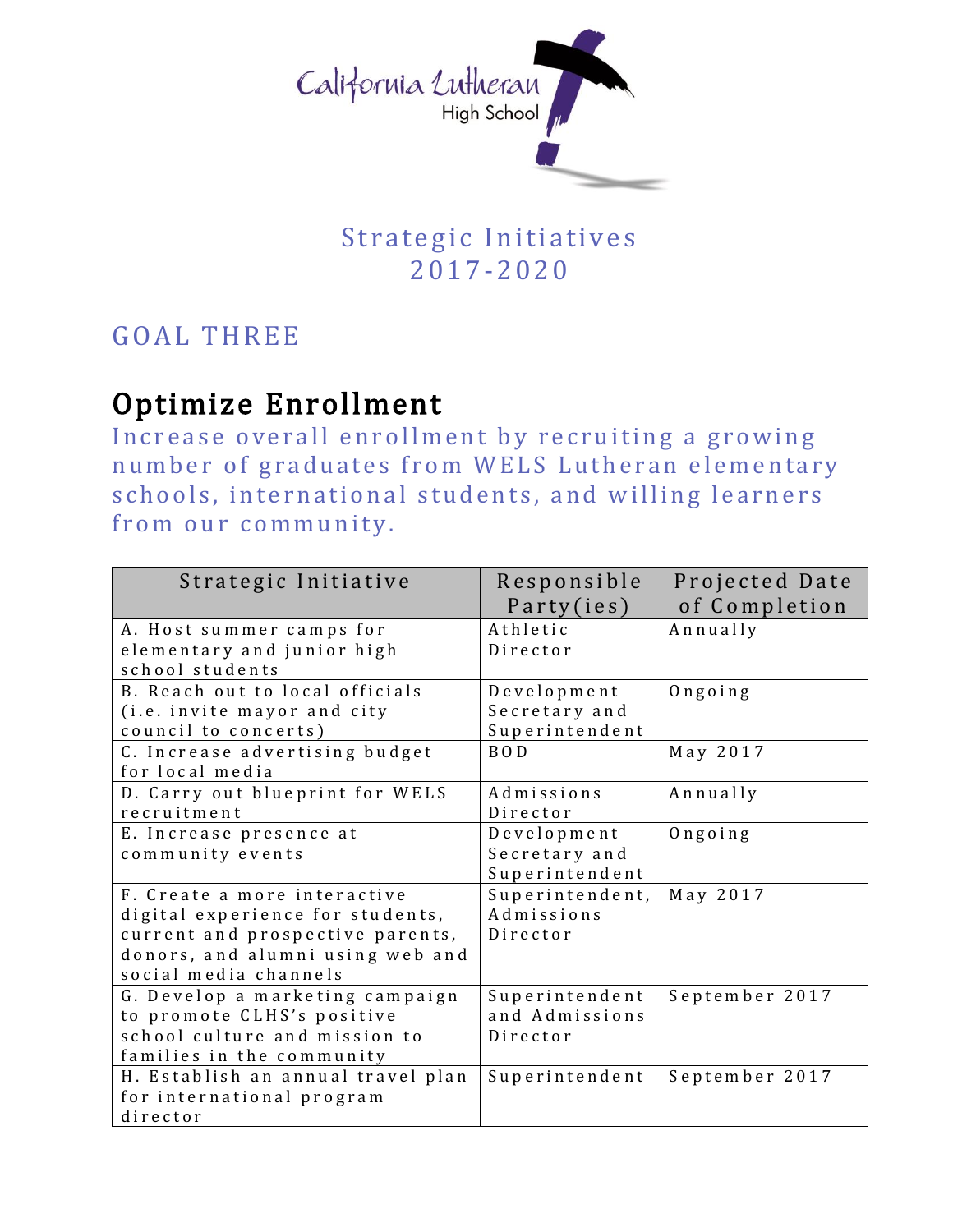| I. Create marketing/recruitment | Admissions     | July 2018    |
|---------------------------------|----------------|--------------|
| videos and social media         | Director and   |              |
| marketing blueprint             | Technology     |              |
|                                 | Department     |              |
|                                 | Chairman       |              |
| J. Host new community and WELS  | Superintendent | July 2019    |
| events on campus                | and BOD        |              |
| K. Complete comprehensive       | Admissions     | October 2019 |
| prospective family database     | Director       |              |

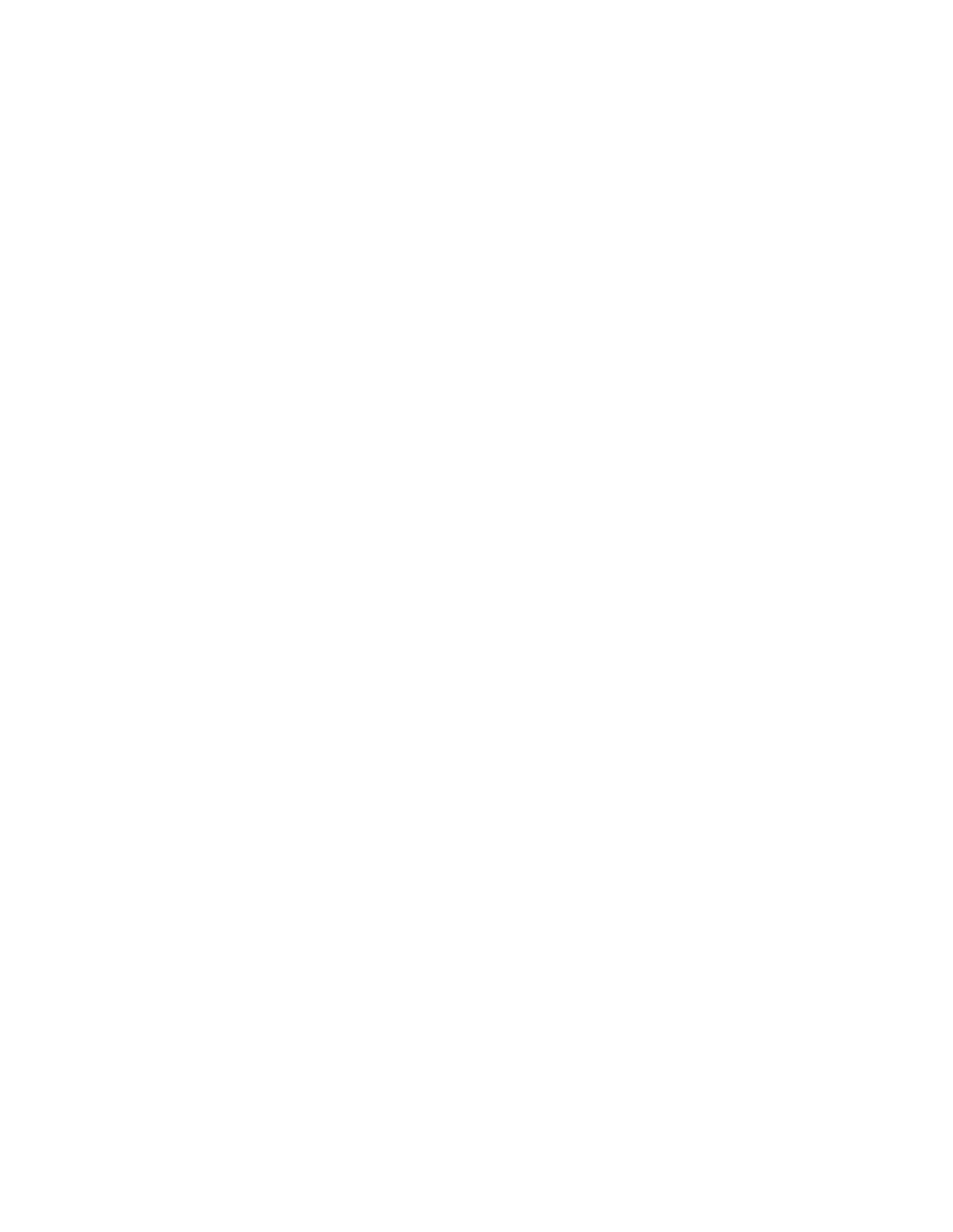

31970 Central Ave Wildomar, CA 92595